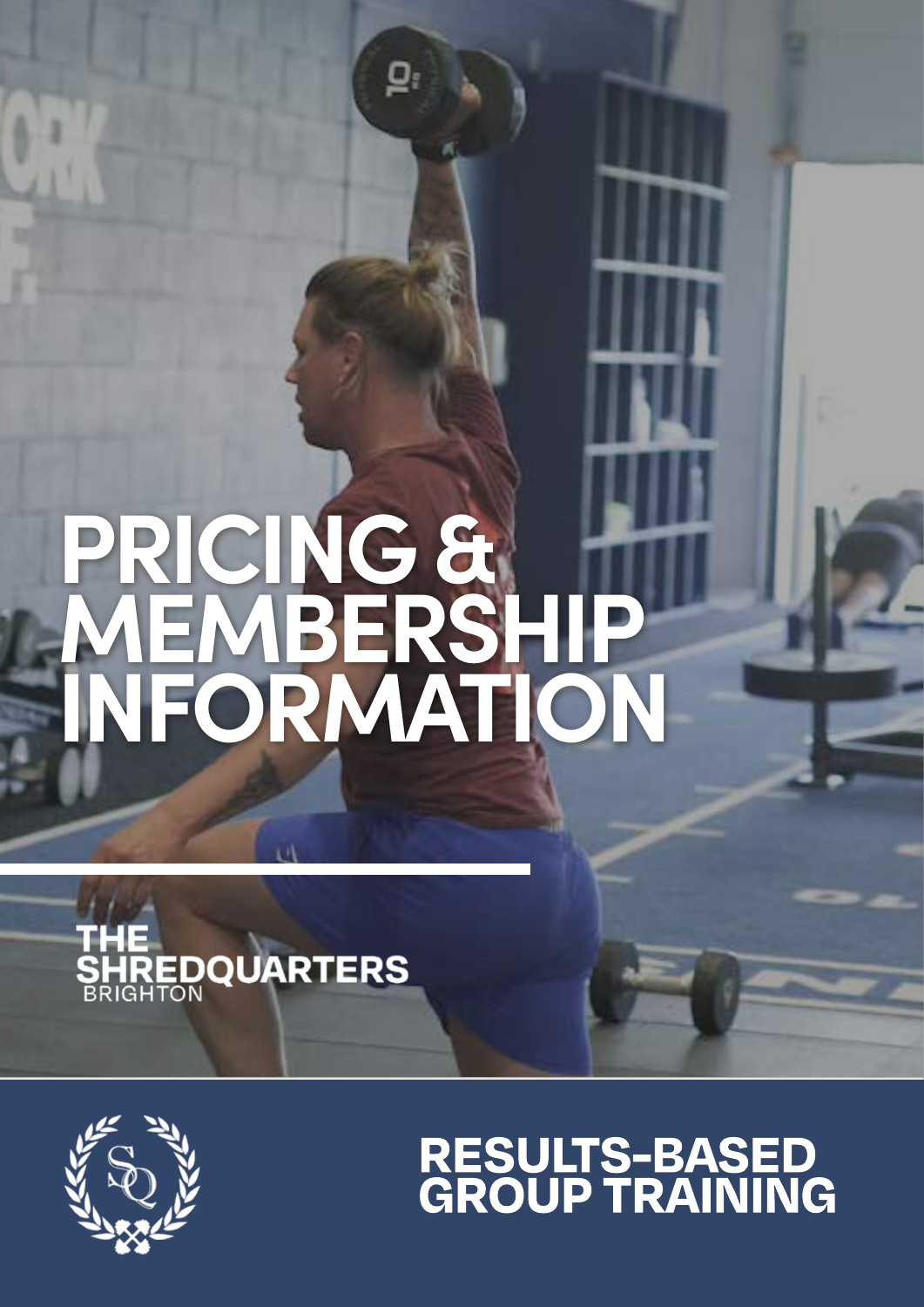## **HOW TO GET GREAT RESULTS?**

## **PUT TOGETHER A PLAN: EXECUTE & STICK AT IT.**

**#HWPO**